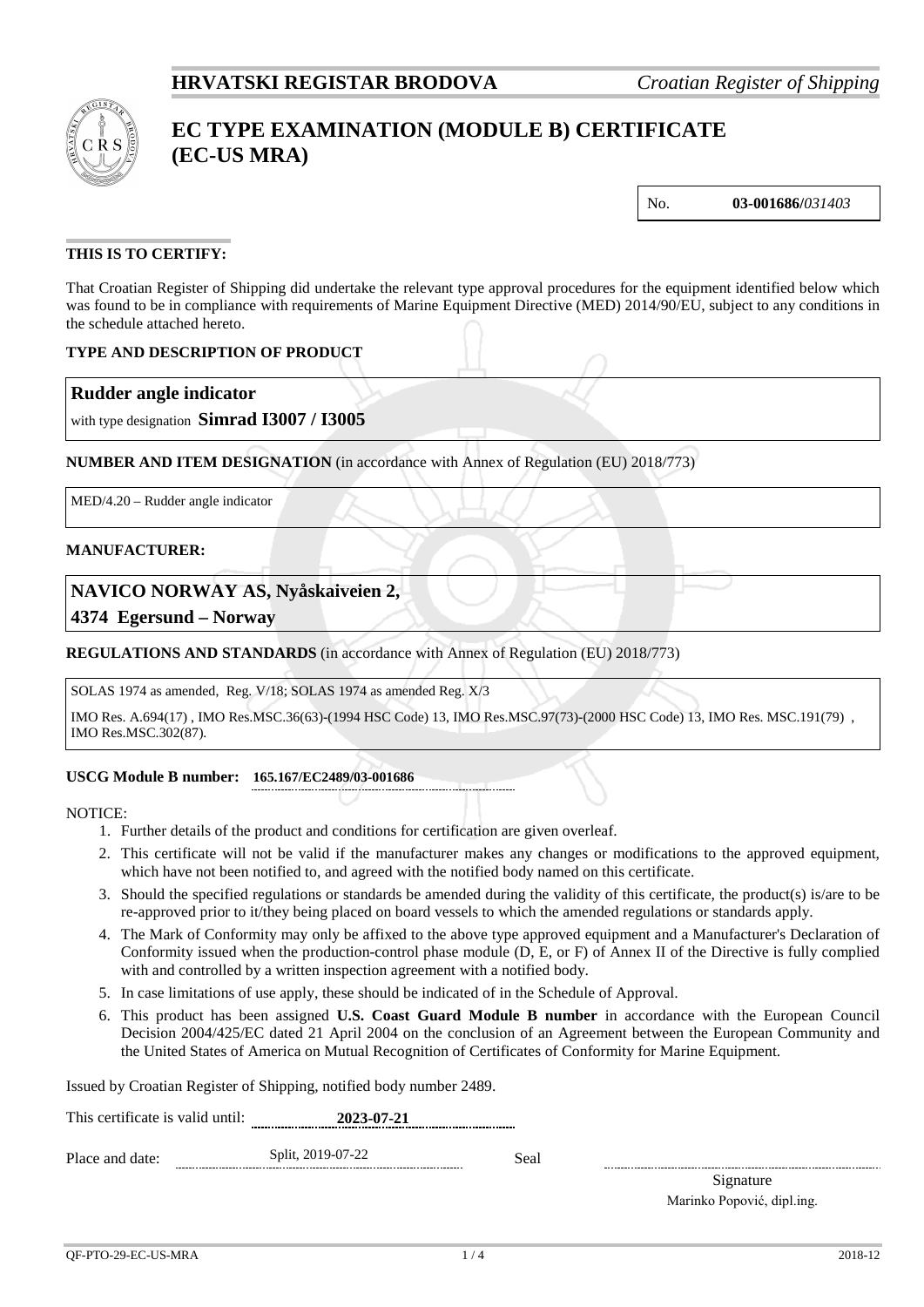### **THE SCHEDULE OF APPROVAL**

#### **1. PRODUCT DESCRIPTION**

*Simrad I3007 /I3005 Rudder angle indicator consists of the following components:*

|                  | Item name                | Description     | Part number   | SW ver.   | Location  |
|------------------|--------------------------|-----------------|---------------|-----------|-----------|
| 1.               | Display $unit - 7"$      | 13007           | 000-14126-001 | 1.0.x     | Protected |
| 2.               | Display $unit - 5$ "     | 13005           | 000-14125-001 | 1.0.x     | Protected |
| 3.               | <b>Junction Box</b>      | <i>MX610.IB</i> | 000-11139-001 | 1.1.02.00 | Protected |
| $\overline{4}$ . | <b>Junction Box</b>      | <i>MX612.JB</i> | 000-10916-001 | 1.1.02.00 | Protected |
| 5.               | Rudder angle transmitter | <i>RF300</i>    | 20193744      | N/A       | Protected |
| 6.               | Rudder angle transmitter | RF25N           | 000-10756-001 | 1.1.02.00 | Protected |
| 7.               | Rudder angle transmitter | RF45X           | 22011415      | N/A       | Protected |
| 8.               | Rudder angle transmitter | RF70N           | 000-10591-001 | 1.1.02.00 | Protected |
| 9.               | Rudder angle transmitter | RF14XU          | 22506950      | N/A       | Protected |

*Input information to the display unit may be:*

- *NMEA0183*
- *Analog (voltage, current, frequency)*
- *Digital*

### **2. APPLICATION/LIMITATION OF USE**

*System is to be installed in a protected environment.*

*Simrad I3005/I3007 Rudder angle indicators are tested for compliance with BAM requirements – IMO Res.MSC.302(87).*

### **3. DESIGN DRAWINGS AND SPECIFICATIONS**

*SIMRAD I3007 - Installation Guide, item number – 988-12391-001, SIMRAD I3005 - Installation Guide, item number – 988-12390-001, MX610 Junction Box - Installation Guide, item number – 988-12457-001, MX612 Junction Box - Installation Guide, item number – 988-12458-001, RF70N Rudder Feedback – Instruction, item number – 988-10617-001.*

### **4. TYPE TEST RECORDS/LABORATORY RECOGNITION STATUS**

*Environmental testing – IEC 60945(2002) including Corrigendum 1(2008); Serial interface testing – IEC 61162-1(2016) & IEC 61162-2 (1998); NMEA 2000 standard – IEC61162-3(2008); Serial interface testing – IEC 61162-450 (2011), Lightweight Ethernet; Presentation of navigation information – IEC 62288 Ed.2 (2014-07); Performance testing – ISO 20673 Ed. 1 (2007); CRS letter of approval – 2064/TSE/VB/031380 dated 2019-07-22.*

#### **5. MATERIALS OR COMPONENTS REQUIRED TO BE TYPE APPROVED OR TYPE TESTED**

*This approval remains valid for subsequent minor software amendments, as allowed by the SW 1.0.x format (x=a numeral), where written details of any such modification have been submitted to and accepted by the approvals authority.*

#### **6. OTHER MATERIALS AND/OR COMPONENT**

*There are several optional units – junction boxes for a more complex display interconnections, as stated in the product description table. Due to a lot of different signal inputs many other approved rudder angle transmitters may be used as well.*

#### **7. PRODUCTION SURVEY REQUIREMENTS**

*The I3005/I3007 display indicator shall be supplied by 24VDC in accordance with Installation Manual.*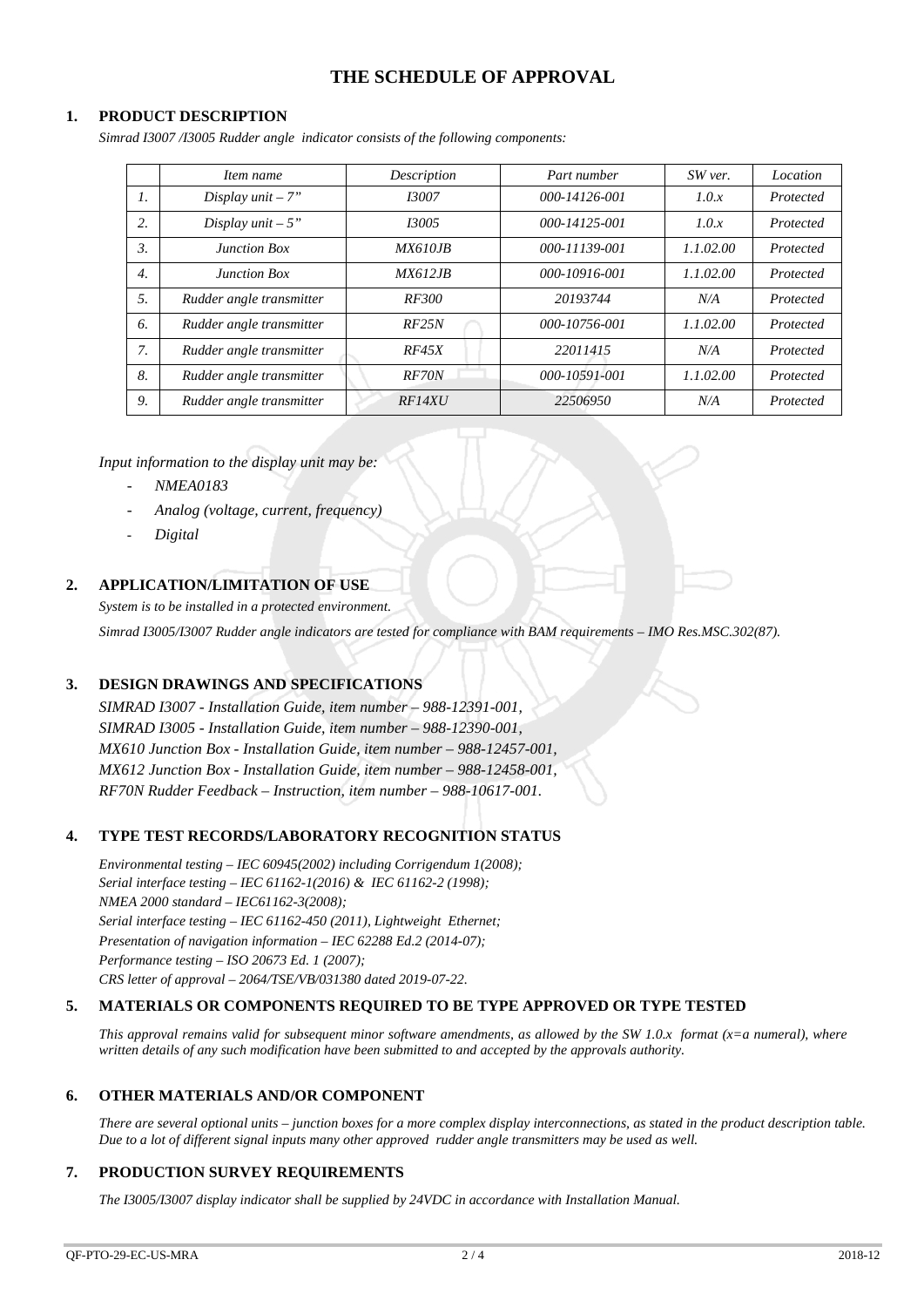#### **8. ONBOARD INSTALLATION AND MAINTENANCE REQUIREMENTS**

*The installation on board shall be verified and tested according to Installation & Operation Manual.*

### **9. MARKING AND IDENTIFICATION**



Subject to compliance with the conditions in this Schedule of Approval which forms part of certificate, and those of Articles 9, 10 and 15 of the Directive, the Manufacturer is allowed to affix the "Mark of Conformity" to the Product described herein.

xxxx/yy *xxxx - the number of the Notified Body undertaking surveillance module(2489 in case of CRS) yy - the last two digits of year mark affixed*

> This product has been assigned US Coast Guard Module B number **165.167/EC2489/03-001686**. In those instances where the Notified Body conducting the conformity assessment in accordance with either Module D, E or F of the Marine Equipment Directive is not CRS, such Notified Body would use the above U.S. Coast Guard Module B number to provide the manufacturer with the U.S. Coast Guard approval number by noting it on the Certificate of Conformity, thereby authorizing the manufacturer to mark the product accordingly.